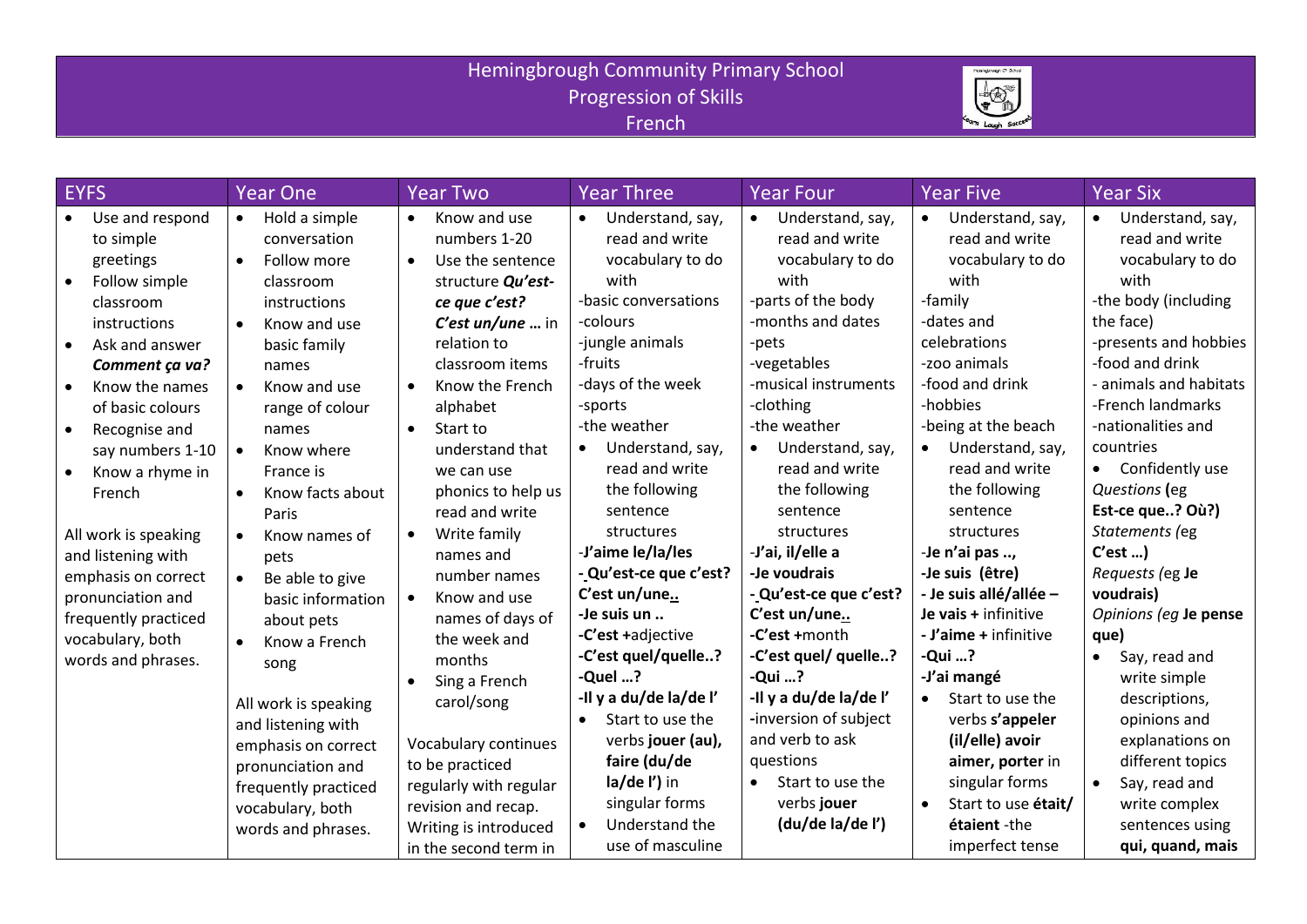| There is regular      | Y2, building on the |           | and feminine       |           | aimer, porter in   | $\bullet$ | Use adjectives    |           | and et with       |
|-----------------------|---------------------|-----------|--------------------|-----------|--------------------|-----------|-------------------|-----------|-------------------|
| revision and recap to | sound foundation of |           | nouns using        |           | singular forms     |           | with agreement    |           | greater accuracy  |
| build oral            | speaking and        |           | un/une/le/la/les   |           | Use adjectives of  |           | and position      |           | and confidence    |
| understanding and     | listening.          | $\bullet$ | Begin to use       |           | size with          | $\bullet$ | Write simple      | $\bullet$ | Use a wide range  |
| confidence.           |                     |           | adjectives of size |           | agreement and      |           | sentences on      |           | of verbs learned, |
|                       |                     |           | with agreement     |           | position           |           | different topics  |           | in the correct    |
|                       |                     | $\bullet$ | Use mon/ton        | $\bullet$ | Write simple       | $\bullet$ | Write complex     |           | conjugation       |
|                       |                     |           | correctly          |           | sentences          |           | sentences using   | $\bullet$ | Use learned       |
|                       |                     | $\bullet$ | Start to           |           | Start to write     |           | qui and quand     |           | structures to     |
|                       |                     |           | understand the     |           | complex            | $\bullet$ | Use               |           | express the past  |
|                       |                     |           | negative           |           | sentences using    |           | mon/ma/ton/ta     |           | (j'ai mange, je   |
|                       |                     |           | structure ne  pas  |           | qui and quand      |           | correctly         |           | suis allé/e, il   |
|                       |                     |           |                    | $\bullet$ | Start to use       | $\bullet$ | Express, qualify  |           | était) and the    |
|                       |                     |           |                    |           | mon/ma/mes         |           | and justify       |           | future (je vais + |
|                       |                     |           |                    |           | correctly          |           | opinions          |           | infinitive)       |
|                       |                     |           |                    |           | Start to express   | $\bullet$ | Start to          |           | Use adjectives    |
|                       |                     |           |                    |           | and qualify        |           | understand how    |           | with mostly       |
|                       |                     |           |                    |           | opinions including |           | prepositions are  |           | correct           |
|                       |                     |           |                    |           | using the          |           | used (en au de à) |           | agreement and     |
|                       |                     |           |                    |           | negative           | $\bullet$ | Follow and write  |           | position          |
|                       |                     |           |                    |           | structure ne pas   |           | instructions      | $\bullet$ | Use determiners   |
|                       |                     |           |                    |           |                    | $\bullet$ | Give descriptions |           | mostly correctly  |
|                       |                     |           |                    |           |                    | $\bullet$ | Ask and answer    |           | (articles,        |
|                       |                     |           |                    |           |                    |           | questions         |           | demonstrative,    |
|                       |                     |           |                    |           |                    |           |                   |           | possessive and    |
|                       |                     |           |                    |           |                    |           |                   |           | indefinite        |
|                       |                     |           |                    |           |                    |           |                   |           | pronouns)         |
|                       |                     |           |                    |           |                    |           |                   |           | Use prepositions  |
|                       |                     |           |                    |           |                    |           |                   |           | more accurately   |
|                       |                     |           |                    |           |                    |           |                   |           | (en au de à dans  |
|                       |                     |           |                    |           |                    |           |                   |           | à la)             |
|                       |                     |           |                    |           |                    |           |                   |           | Use questions     |
|                       |                     |           |                    |           |                    |           |                   |           | and appropriate   |
|                       |                     |           |                    |           |                    |           |                   |           | responses to      |
|                       |                     |           |                    |           |                    |           |                   |           | maintain a        |
|                       |                     |           |                    |           |                    |           |                   |           | conversation on a |
|                       |                     |           |                    |           |                    |           |                   |           | range of topics   |
|                       |                     |           |                    |           |                    |           |                   |           |                   |